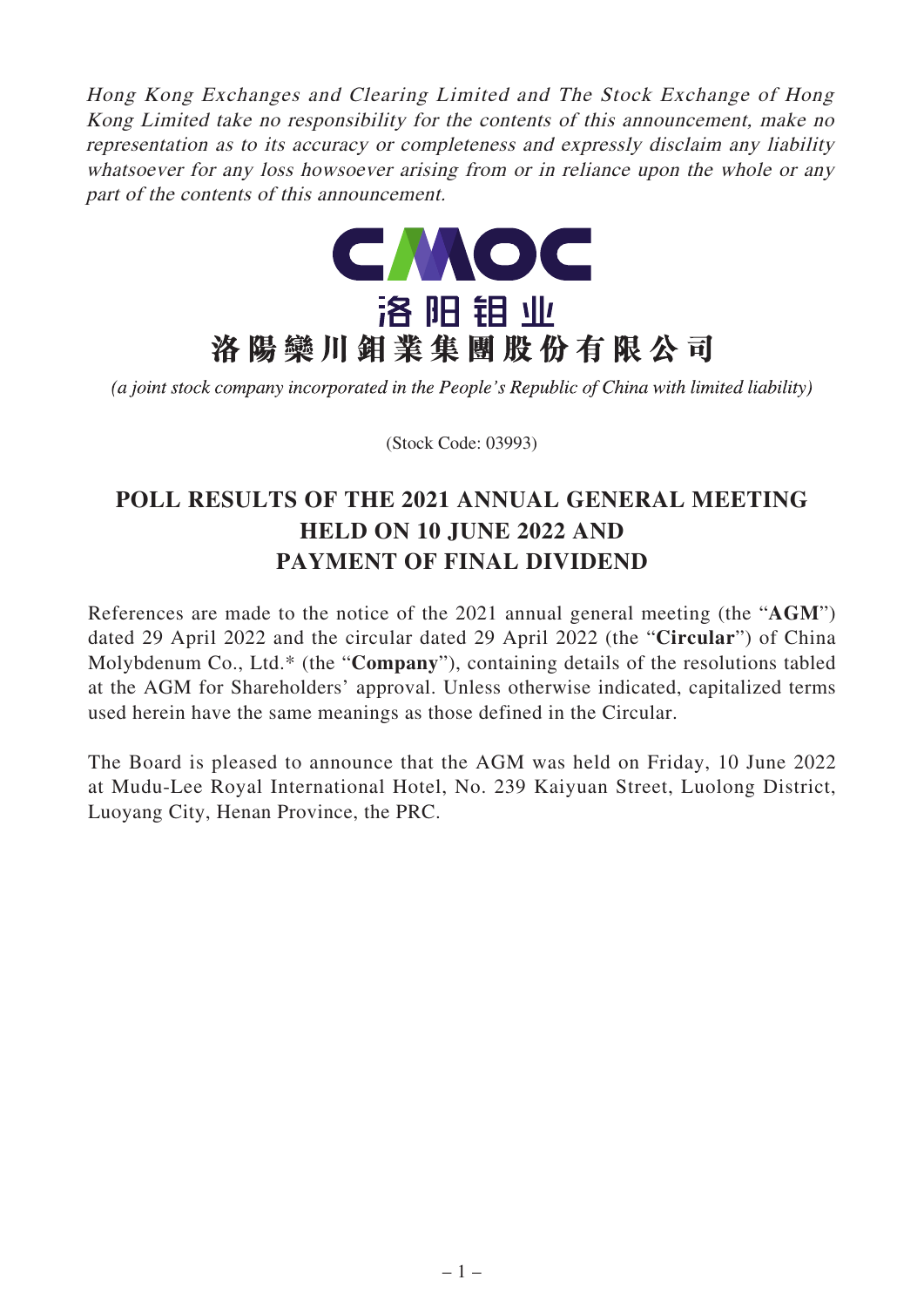## **I. ATTENDANCE OF THE AGM**

The number of issued Shares as at the date of the AGM was 21,599,240,583 Shares, being the total number of Shares entitling the Shareholders to attend and vote for or against any of the resolutions proposed at the AGM. Online voting method was provided to A Shareholders at the AGM.

Shareholders and authorised proxies holding an aggregate of 12,398,857,053 Shares, representing approximately 57.40% of the total issued Shares were present at the AGM. Among those Shareholders, A Shareholders and authorised proxies holding an aggregate of 10,694,104,802 A Shares, representing approximately 49.51% of the total issued Shares were present at the AGM; H Shareholders and authorised proxies holding an aggregate of 1,704,752,251 H Shares, representing approximately 7.89% of the total issued Shares were present at the AGM.

There were no Shares entitling the holders to attend and abstain from voting in favour of resolutions at the AGM under Rule 13.40 of the Hong Kong Listing Rules.

As disclosed in the Circular, given that Luoyang Mining Group Co., Ltd. (洛 陽礦業集團有限公司), a substantial shareholder of the Company holding 5,329,780,425 Shares which account for approximately 24.68% of the Company's total share capital, indirectly controls 45% interest in Fuchuan Mining, it shall abstain from voting on the special resolution (i.e. special resolution No. 12) at the AGM for consideration and approval for the provision of financing guarantee to a joint venture of the Company with no more than RMB1 billion and has abstained from voting. Save for the above, no Shareholder was required under the Hong Kong Listing Rules to abstain from voting on any of the resolutions at the AGM and none of the Shareholders has stated their intention in the Circular to vote against or to abstain from voting on any of the resolutions at the AGM.

The holding of the AGM was in compliance with the requirements of the Company Law and the provisions of the Articles of Association. The AGM was chaired by Mr. Yuan Honglin, the Chairman of the Board.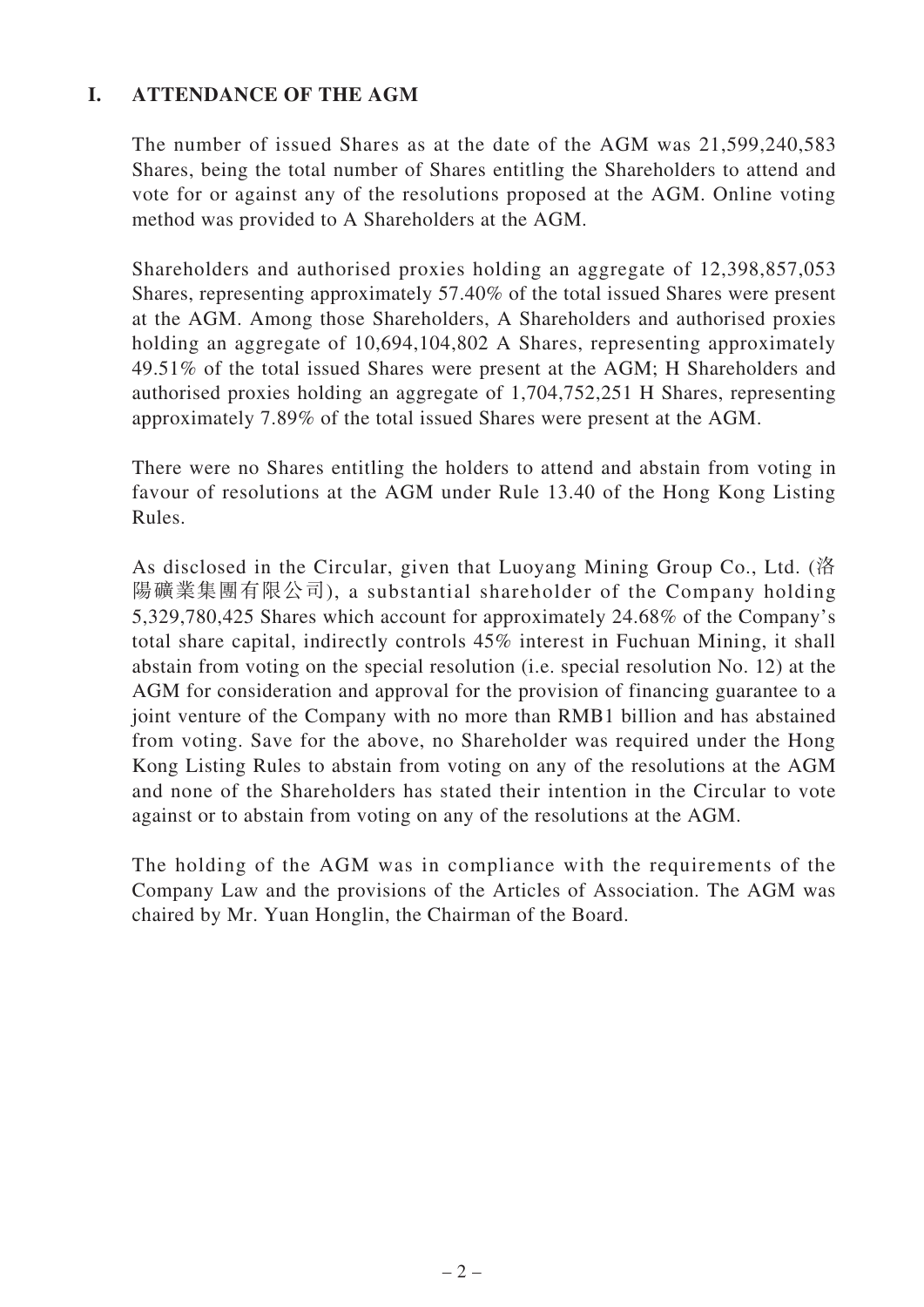## **II. VOTING RESULTS OF THE AGM**

All resolutions were considered and passed at the AGM by way of open ballot of one share for one vote, and the voting results are as follows:

|    |                                                                                                                                                                         | No. of votes $(\%)$         |                           |                        |
|----|-------------------------------------------------------------------------------------------------------------------------------------------------------------------------|-----------------------------|---------------------------|------------------------|
|    | <b>ORDINARY RESOLUTIONS</b>                                                                                                                                             | For                         | <b>Against</b>            | <b>Abstain</b>         |
| 1. | "To receive and consider the<br>Proposal on the Report of the Board<br>of Directors of the Company for the<br>Year 2021."                                               | 12,388,276,953<br>99.91544% | 133,800<br>0.00108%       | 10,350,300<br>0.08348% |
| 2. | "To receive and consider the<br>Proposal on the Report of the<br>Supervisory Committee of the<br>Company for the Year 2021."                                            | 12,388,277,153<br>99.91544% | 133,800<br>0.00108%       | 10,350,100<br>0.08348% |
| 3. | "To receive and consider the<br>Proposal on the Annual Report of<br>the Company for the Year 2021."                                                                     | 12,388,309,353<br>99.91570% | 101,600<br>0.00082%       | 10,350,100<br>0.08348% |
| 4. | "To receive and consider the<br>Proposal on the Financial Report<br>and Financial Statements of the<br>Company for the Year 2021."                                      | 12,388,309,353<br>99.91570% | 101,600<br>0.00082%       | 10,350,100<br>0.08348% |
| 5. | "To consider and approve the Profit<br>Distribution Plan of the Company<br>for the Year 2021."                                                                          | 12,391,607,953<br>99.94231% | 612,300<br>0.00494%       | 6,540,800<br>0.05275%  |
| 6. | "To consider and approve the<br>Proposal on the Reappointment<br>of the External Auditors of the<br>Company for the Year 2022."                                         | 12,354,263,434<br>99.64111% | 37,982,819<br>0.30635%    | 6,514,800<br>0.05254%  |
| 7. | "To consider and approve the<br>Proposal on the Budget Report of<br>the Company for the Year 2022."                                                                     | 12,392,056,853<br>99.94593% | 121,600<br>0.00098%       | 6,582,600<br>0.05309%  |
| 8. | "To consider and approve the<br>Proposal on the Purchase of<br><b>Structured Deposit with Internal</b><br>Idle Fund by the Company."                                    | 11,372,687,707<br>91.72439% | 1,019,558,546<br>8.22307% | 6,514,800<br>0.05254%  |
| 9. | "To consider and approve the<br>Proposal on the Purchase of Wealth<br>Management or Entrusted Wealth<br>Management Products with Internal<br>Idle Fund by the Company." | 11,988,473,751<br>96.69090% | 403,772,502<br>3.25656%   | 6,514,800<br>0.05254%  |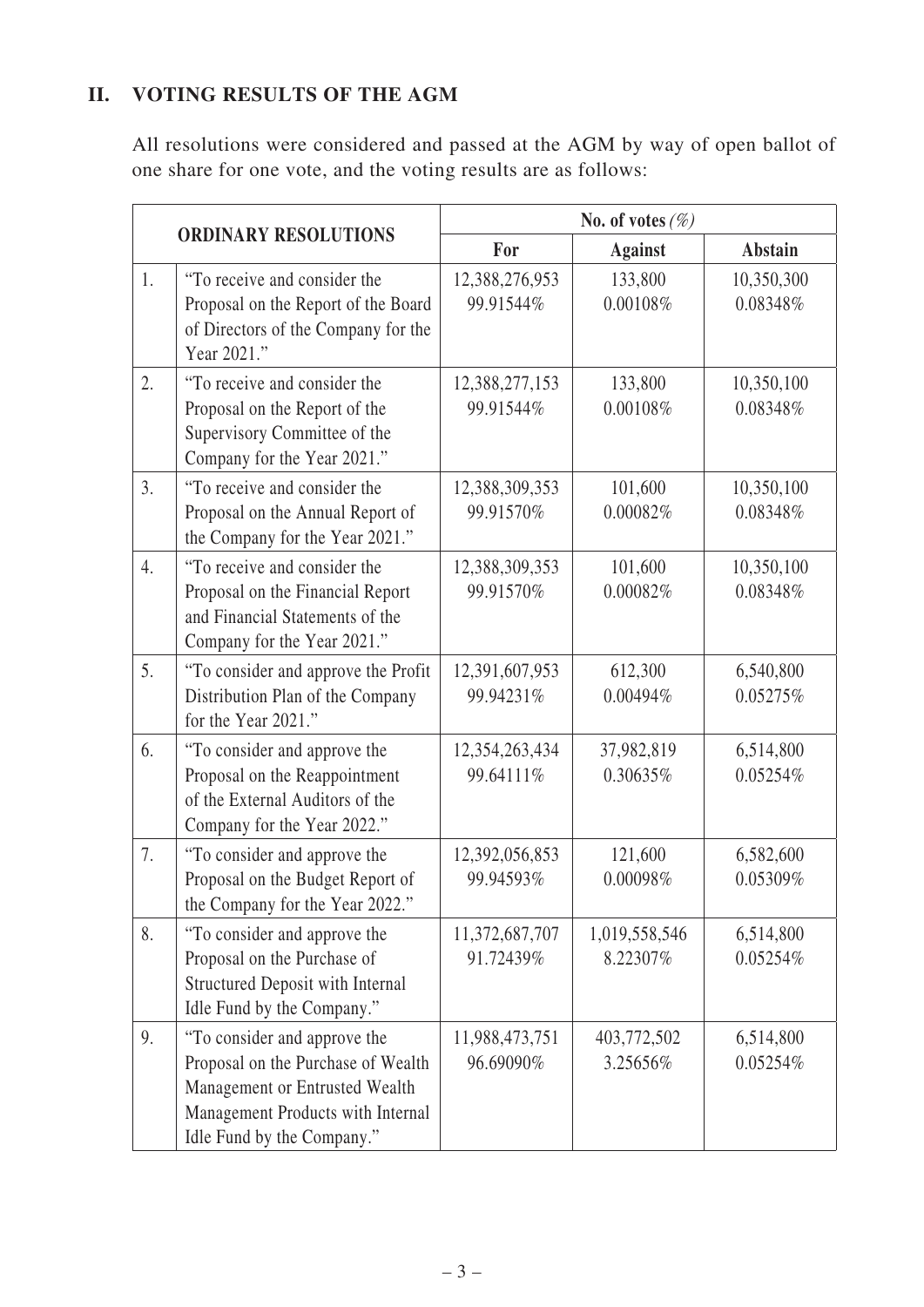|     | <b>SPECIAL RESOLUTIONS</b>                                                                                                                                                                 | For                         | <b>Against</b>          | <b>Abstain</b>         |
|-----|--------------------------------------------------------------------------------------------------------------------------------------------------------------------------------------------|-----------------------------|-------------------------|------------------------|
| 10. | "To consider and approve the<br>Proposal on Provision of Guarantee<br>to Wholly-owned Subsidiaries."                                                                                       | 12,235,627,985<br>98.68505% | 156,522,268<br>1.26241% | 6,514,800<br>0.05254%  |
| 11. | "To consider and approve the<br>Proposal on the Provision of Supply<br>Chain Financing Guarantee by IXM<br>(a Wholly-owned Subsidiary of the<br>Company) to Suppliers."                    | 12,245,162,628<br>98.76197% | 146,984,625<br>1.18549% | 6,514,800<br>0.05254%  |
| 12. | "To consider and approve the<br>Proposal on the Provision of<br>Financing Guarantee to a Joint<br>Venture of the Company with no<br>more than RMB1 billion."                               | 6,905,226,060<br>97.68480%  | 157,140,768<br>2.22299% | 6,517,800<br>0.09221%  |
| 13. | "To consider and approve the<br>Proposal on the Authorization<br>to the Board of Directors of the<br>Company (the "Board") to Decide<br>on the Issuance of Debt Financing<br>Instruments." | 11,395,345,792<br>91.90714% | 996,900,461<br>8.04032% | 6,514,800<br>0.05254%  |
|     | <b>ORDINARY RESOLUTIONS</b>                                                                                                                                                                | For                         | <b>Against</b>          | <b>Abstain</b>         |
| 14. | "To consider and approve<br>the Proposal on the Purchase<br>of Liability Insurance for<br>Directors, Supervisors and Senior<br>Management of the Company."                                 | 12,306,188,353<br>99.25337% | 82,222,600<br>0.66315%  | 10,350,100<br>0.08348% |
| 15. | "To consider and approve<br>the Proposal on Forfeiture of<br>Uncollected Dividend of H<br>Shareholders of the Company for<br>the Year 2014."                                               | 12,392,121,153<br>99.94645% | 121,900<br>0.00098%     | 6,518,000<br>0.05257%  |
| 16. | "To consider and approve the<br>Proposal on the Authorization to the<br>Board to Deal with the Distribution<br>of Interim Dividend and Quarterly<br>Dividend for the Year 2022."           | 12,392,124,353<br>99.94648% | 121,900<br>0.00098%     | 6,514,800<br>0.05254%  |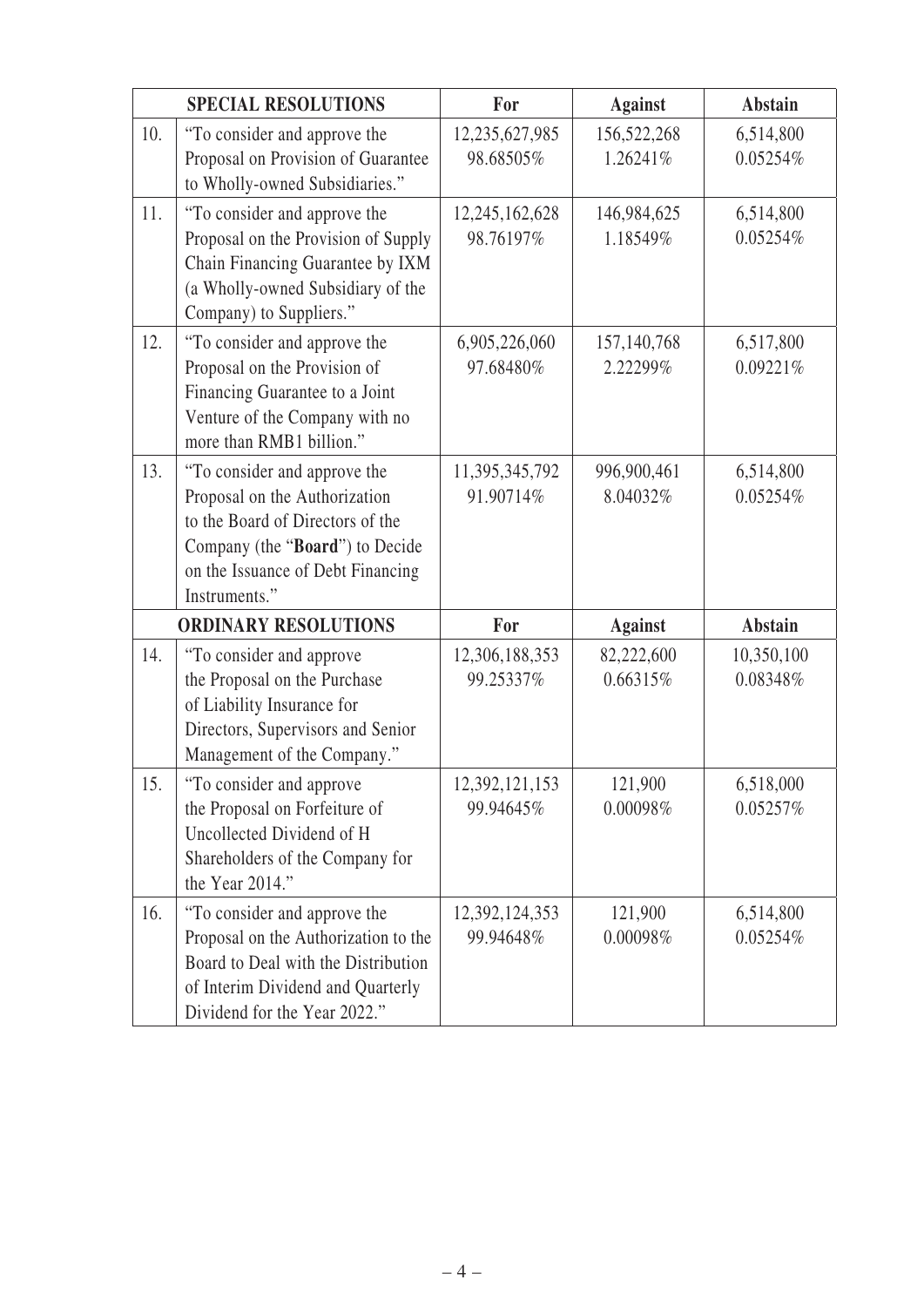|                            | <b>SPECIAL RESOLUTIONS</b>                                                                                                                             | For                         | <b>Against</b>             | <b>Abstain</b>        |
|----------------------------|--------------------------------------------------------------------------------------------------------------------------------------------------------|-----------------------------|----------------------------|-----------------------|
| 17.                        | "To consider and approve the<br>Proposal on the Grant of a General<br>Mandate to the Board for Issuance<br>of Additional A Shares and/or H<br>Shares." | 10,881,354,798<br>87.76163% | 1,510,583,455<br>12.18334% | 6,822,800<br>0.05503% |
| 18.                        | "To consider and approve the<br>Proposal on the Grant of a General<br>Mandate to the Board to Repurchase<br>H Shares."                                 | 12,391,539,612<br>99.94176% | 466,641<br>0.00376%        | 6,754,800<br>0.05448% |
| <b>ORDINARY RESOLUTION</b> |                                                                                                                                                        | For                         | <b>Against</b>             | <b>Abstain</b>        |
| 19.                        | "To consider and approve the<br>Proposal on the Change of the<br>English Name of the Company."                                                         | 12,392,052,553<br>99.94589% | 125,900<br>0.00102%        | 6,582,600<br>0.05309% |
| <b>SPECIAL RESOLUTION</b>  |                                                                                                                                                        | For                         | <b>Against</b>             | <b>Abstain</b>        |
| 20.                        | "To consider and approve the<br>Proposal on the Amendments to the<br>Articles of Association."                                                         | 11,990,074,041<br>96.70306% | 402,268,212<br>3.24440%    | 6,514,800<br>0.05254% |

Two representatives from the Shareholders, a representative from Shanghai Llinks Law Offices, a representative from Deloitte Touche Tohmatsu Certified Public Accountants LLP and Ms. Kou Youmin, a Supervisor of the Company, were appointed as the joint scrutineers for the vote-taking and vote-calculating at the AGM.

Deloitte Touche Tohmatsu Certified Public Accountants LLP, the external auditor of the Company, acted as a joint scrutineer and compared the poll results summary to the voting papers collected and provided by the Company. The work performed by Deloitte Touche Tohmatsu Certified Public Accountants LLP in this respect did not constitute an assurance engagement in accordance with the China Standards on Auditing (中國註冊會計師審計準則), the China Standards on Review Engagements (中國註冊會計師審閱準則) or the China Standards on Other Assurance Engagements (中國註冊會計師其他鑒證業務準則) nor did it include provision of any assurance or advice on matters of legal interpretation or entitlement to vote.

The executive Directors Mr. Sun Ruiwen and Mr. Li Chaochun; the non-executive Directors Mr. Yuan Honglin, Mr. Guo Yimin and Mr. Cheng Yunlei; and the independent non-executive Directors Mr. Wang Gerry Yougui, Ms. Yan Ye and Mr. Li Shuhua attended the AGM either in person or by electronic means.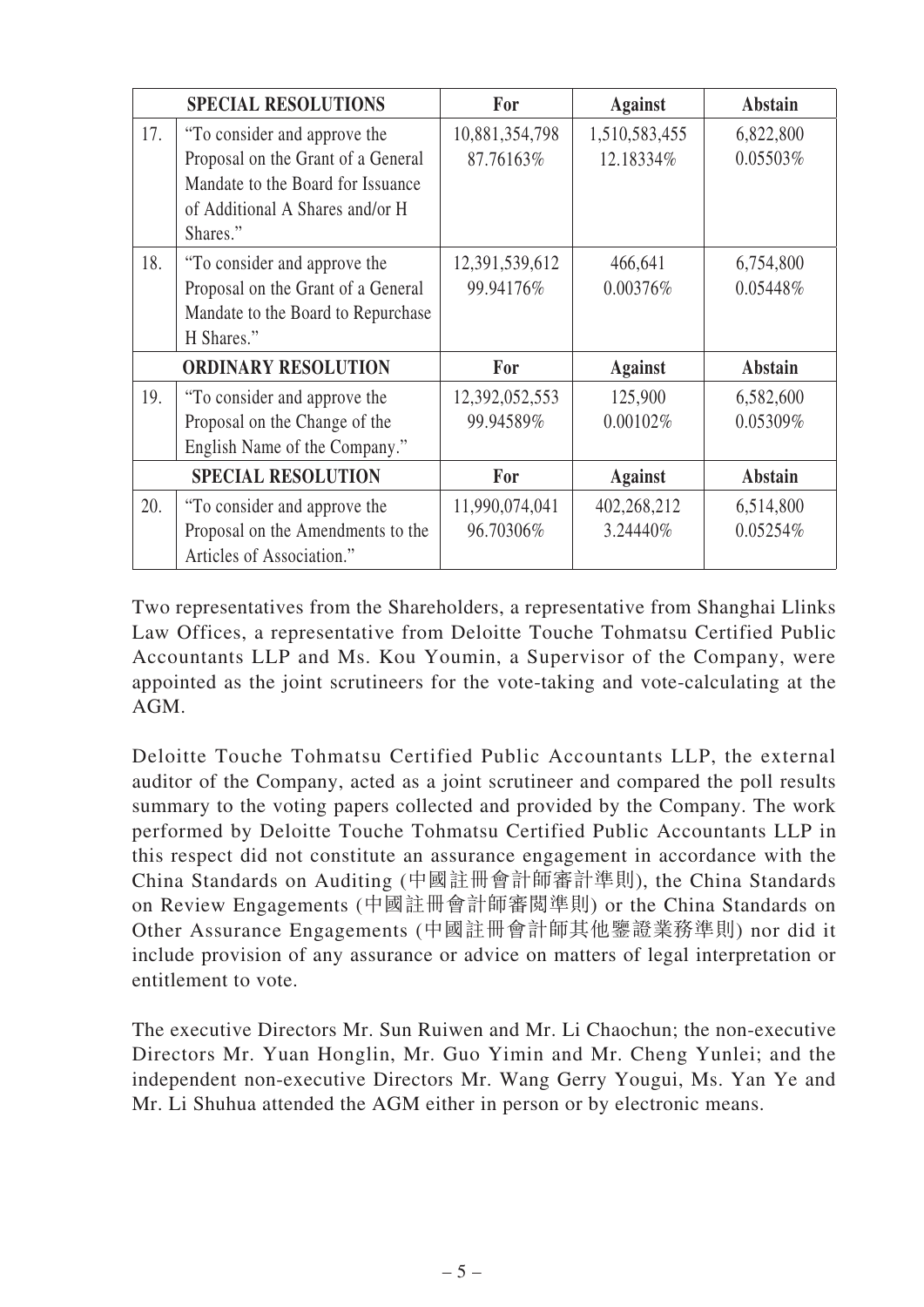### **III. ATTESTATION BY LAWYER**

The AGM was attested by Llinks Law Offices, which issued a legal opinion certifying that the convening and procedures of the AGM, the qualification of the attendees, the qualification of the convener, and the voting procedures and results were in compliance with the relevant PRC laws and regulations and the Articles of Association. The resolutions passed at the AGM were lawful and valid.

### **IV. PAYMENT OF THE FINAL DIVIDEND FOR THE YEAR ENDED 31 DECEMBER 2021**

The Board wishes to inform the H Shareholders of the details of the payment of the Final Dividend as follows:

The Company will pay a Final Dividend of RMB0.07125 per Share (tax inclusive) for the year ended 31 December 2021 to H Shareholders whose names appeared on the register of members of H Shares (the "**H Shares Register of Members**") of the Company on Wednesday, 6 July 2022 (the "**Reference Date**"). The actual amount of H Shares Final Dividend paid in Hong Kong dollars is calculated based on the average of the central parity rate of Renminbi against Hong Kong dollar as announced by the People's Bank of China one calendar week immediately preceding Friday, 10 June 2022, the date of the AGM at which the Final Dividend is declared, (i.e. RMB0.85003 against HK\$1.00), being a cash dividend of HK\$0.08382 per H Share (tax inclusive).

#### **Tax**

In accordance with the "Enterprise Income Tax Law of the People's Republic of China" (《中華人民共和國企業所得稅法》) and the "Rules for the Implementation of Enterprise Income Tax Law of the People's Republic of China" (《中華人民共和國企業所得稅法實施條例》), both implemented on 1 January 2008 and the "Notice on Issues in Relation to the Withholding of Enterprise Income Tax on Dividends Paid by PRC Resident Enterprises to Overseas Non-resident Enterprise Holders of H Shares" (Guo Shui Han [2008] No. 897) (《關於中國居民企業向境外H股非居民企業股東派發股息代扣代繳企業所得 稅有關問題的通知》(國稅函[2008]897 號)) promulgated on 6 November 2008, the Company is obliged to withhold and pay PRC enterprise income tax on behalf of non-resident enterprise Shareholders at a tax rate of 10%, when the Company distributes annual dividend to non-resident enterprise Shareholders whose names appear on the H Shares Register of Members on the Reference Date. As such, any H Shares registered in the name of non-individual Shareholder, including H shares registered in the name of HKSCC Nominees Limited, and other nominees, trustees, or other organizations and groups, shall be deemed to be H Shares held by non-resident enterprise Shareholder(s), and the PRC enterprise income tax shall be withheld from any dividends payable thereon. Non-resident enterprise Shareholders may wish to apply for a tax refund (if any) in accordance with the relevant requirements, such as tax agreements (arrangements), upon receipt of any dividends.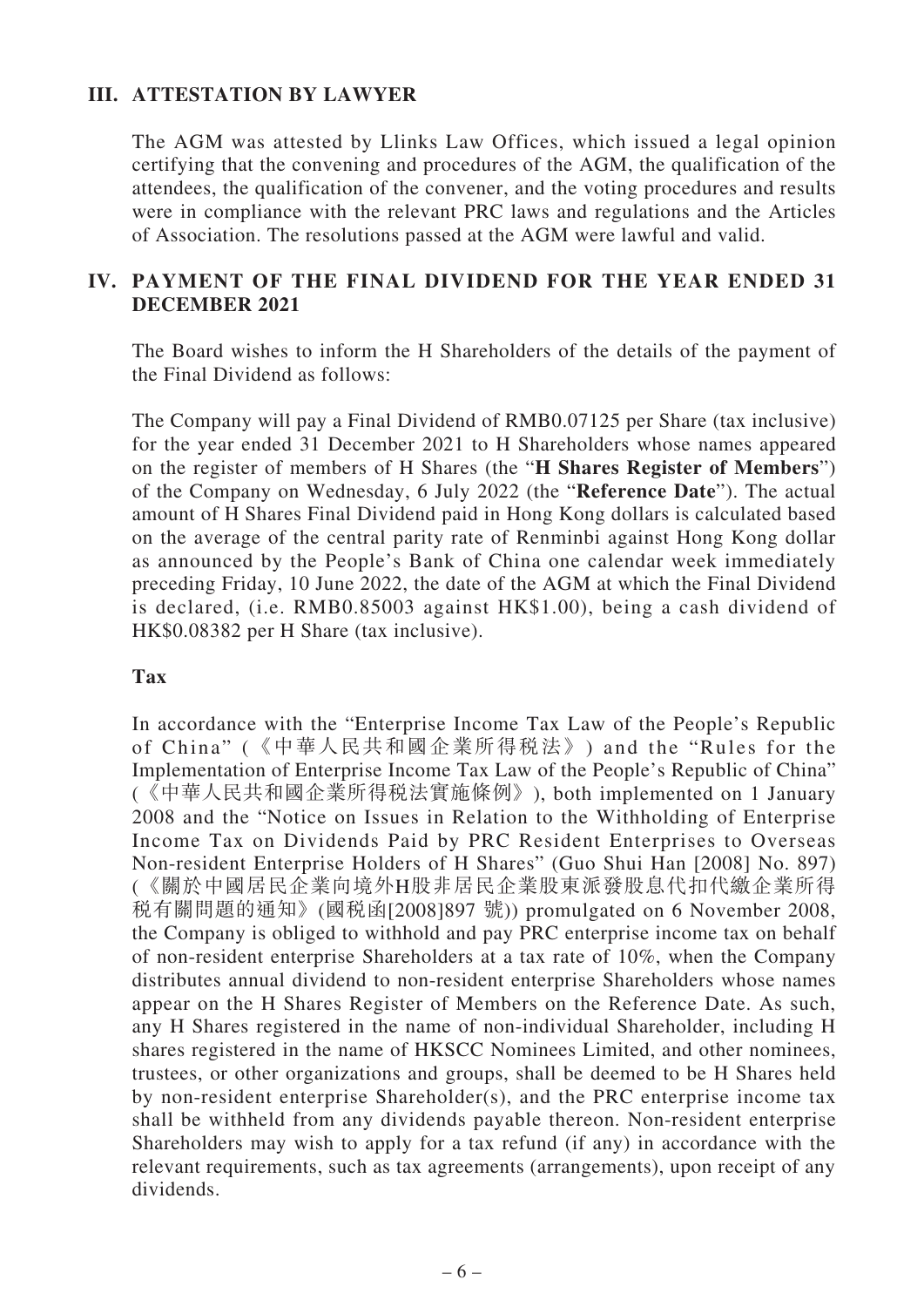In accordance with the "Notice on Certain Issues Concerning the Policies of Individual Income Tax" (Cai Shui Zi [1994] No. 020) (《關於個人所得稅若干 政策問題的通知》(財稅字[1994]020 號)) promulgated by the PRC Ministry of Finance and the State Administration of Taxation on 13 May 1994, overseas individuals are, as an interim measure, exempted from the PRC individual income tax for dividends or bonuses received from foreign-invested enterprises. Furthermore, the competent tax authority of the Company confirmed that the relevant requirements under the "Notice on Certain Issues Concerning the Policies of Individual Income Tax" (Cai Shui Zi [1994] No. 020) (《關於個人所得稅若 干政策問題的通知》(財稅字[1994]020 號)) are applicable to the Company, and the Company will not be required to withhold and pay any individual income tax on behalf of individual Shareholders when the Company distributes the Final Dividend to individual Shareholders whose names appear on the H Shares Register of Members.

Pursuant to the "Notice on Relevant Taxation Policies Concerning the Pilot Interconnected Mechanism for Trading on the Shanghai Stock Market and the Hong Kong Stock Market" (Cai Shui [2014] No. 81) (《關於滬港股票市場交易 互聯互通機制試點有關稅收政策的通知》 (財稅[2014]81 號)) promulgated on 17 November 2014:

- For mainland individual investors who invest in the H Shares via the Shanghai-Hong Kong Stock Connect, the Company will withhold individual income tax at the rate of 20% in the distribution of the Final Dividend. Individual investors may, by producing valid tax payment proofs, apply to the competent tax authority of China Securities Depository and Clearing Corporation Limited for tax credit relating to the withholding tax already paid abroad. For mainland securities investment funds that invest in the H Shares via the Shanghai-Hong Kong Stock Connect, the Company will withhold individual income tax in the distribution of the Final Dividend pursuant to the foregoing provisions; and
- For mainland corporate investors that invest in the H Shares via the Shanghai-Hong Kong Stock Connect, the Company will not withhold the income tax in the distribution of the Final Dividend and the mainland corporate investors shall file the tax returns on their own.

H Shareholders are recommended to consult their tax advisors regarding the relevant tax laws and regulations in the PRC, Hong Kong and other countries on the dividend payment by the Company and on the taxation implications of holding and dealing in the H Shares.